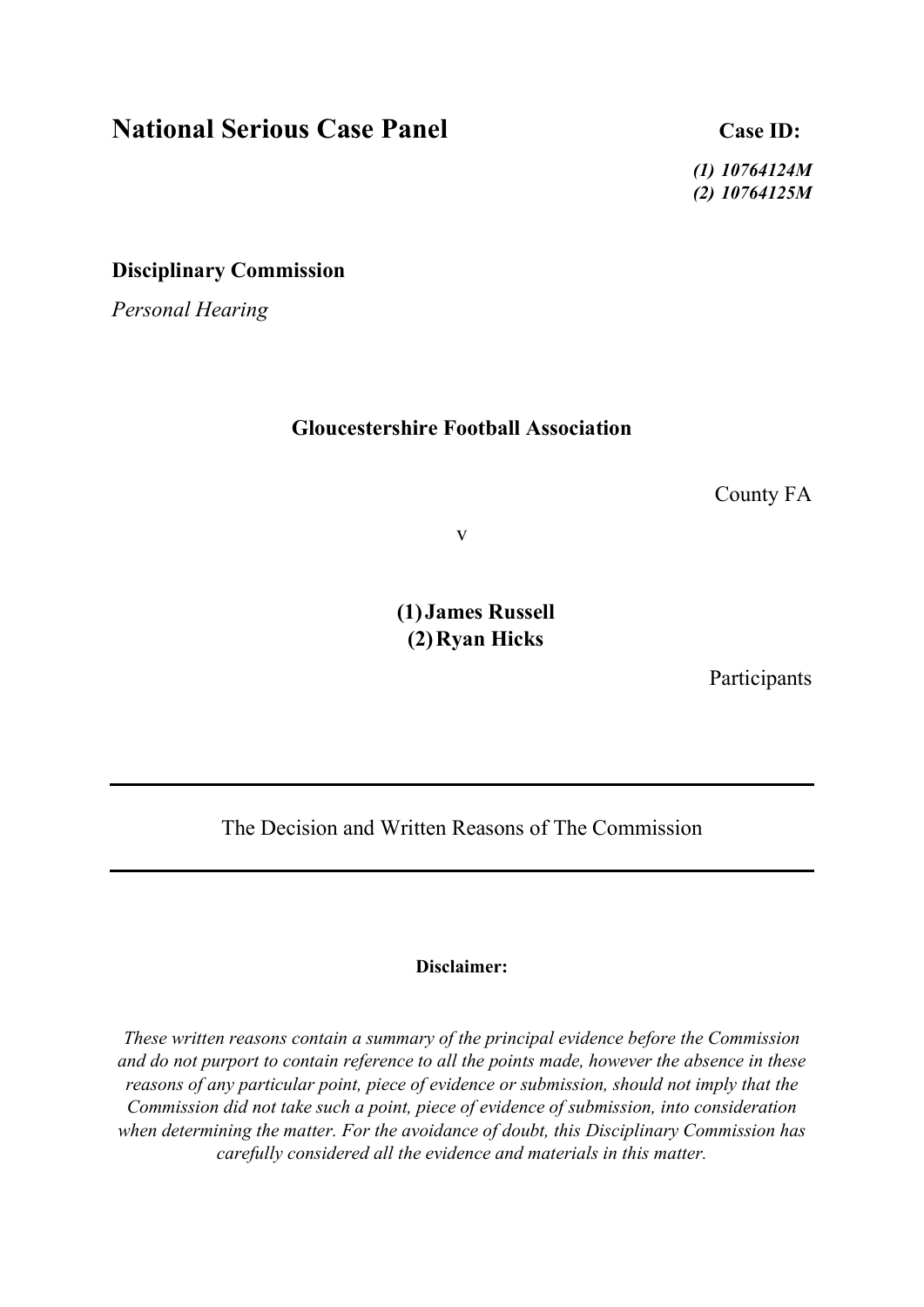# Content: Paragraph(s):

| $\bullet$ |  |
|-----------|--|
| $\bullet$ |  |
|           |  |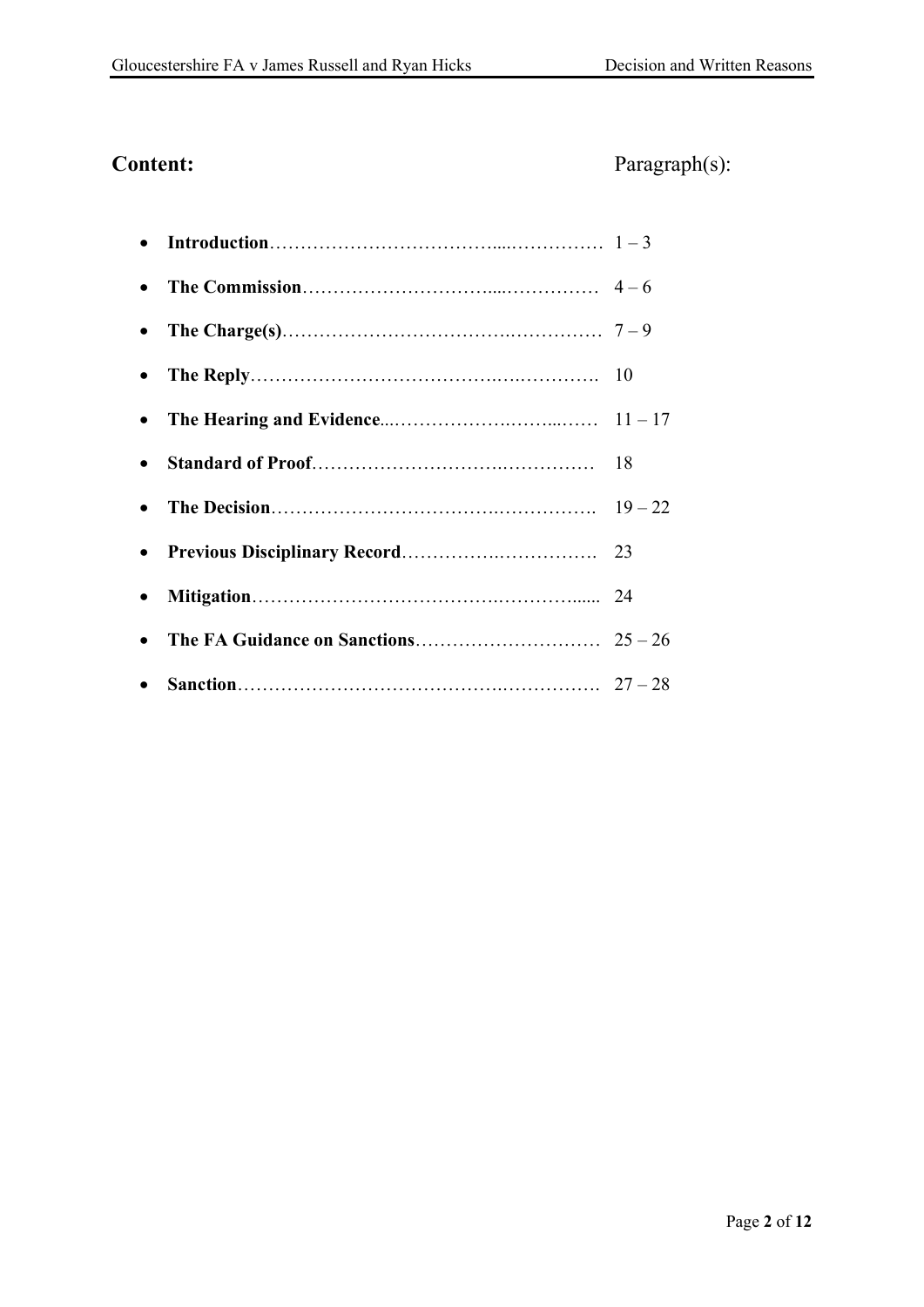#### Introduction

- 1. On the  $12<sup>th</sup>$  March 2022, there was a football match (the "match" or "game") between Bristol Telephones ("Bristol") and Broad Plain House ("Broad"). Mr James Russell was the club (Bristol) appointed assistant referee and Mr Ryan Hicks was a player for Bristol. These roles therefore make them a "participant" for the purpose of this case.
- 2. It is alleged that during the second half of the game Mr Russell, operating as linesman, had his offside call overruled by the referee, Mr Andrew Davey, which meant a goal was awarded for Broad. To Mr Russell's frustration he threw a bib towards Mr Davey and proceeded to become verbally abusive by calling him a "*cheating cunt*", "*fat cunt*" and also threatened to "smack" the referee's head in. This caused the referee to fear for his safety and showed a red card to Mr Russell. Mr Davey abandoned the game and went to the changing room where he was then approached by Mr Hicks. He did not want to speak to him at that time and Mr Hicks left. Mr Davey felt vulnerable and left the changing rooms and headed to his car where he was approached again by Mr Hicks. He told Mr Hicks that he didn't want to have a discussion as he had been threatened and Mr Hicks left again.
- 3. This incident was investigated by the County FA and statements were obtained to establish what took place. The County FA are subject to managing games within their jurisdiction pursuant to rules and regulations set out by The Football Association ("The FA").

### The Commission

- 4. The County FA prepared the bundle for this matter and The FA officially appointed this disciplinary commission (the "Commission", "We" and "Us") to adjudicate on this case.
- 5. The FA also appointed Sam Anderson of Cambridgeshire Football Association, to sit as secretary and give guidance to the commission on rules and regulations (where necessary).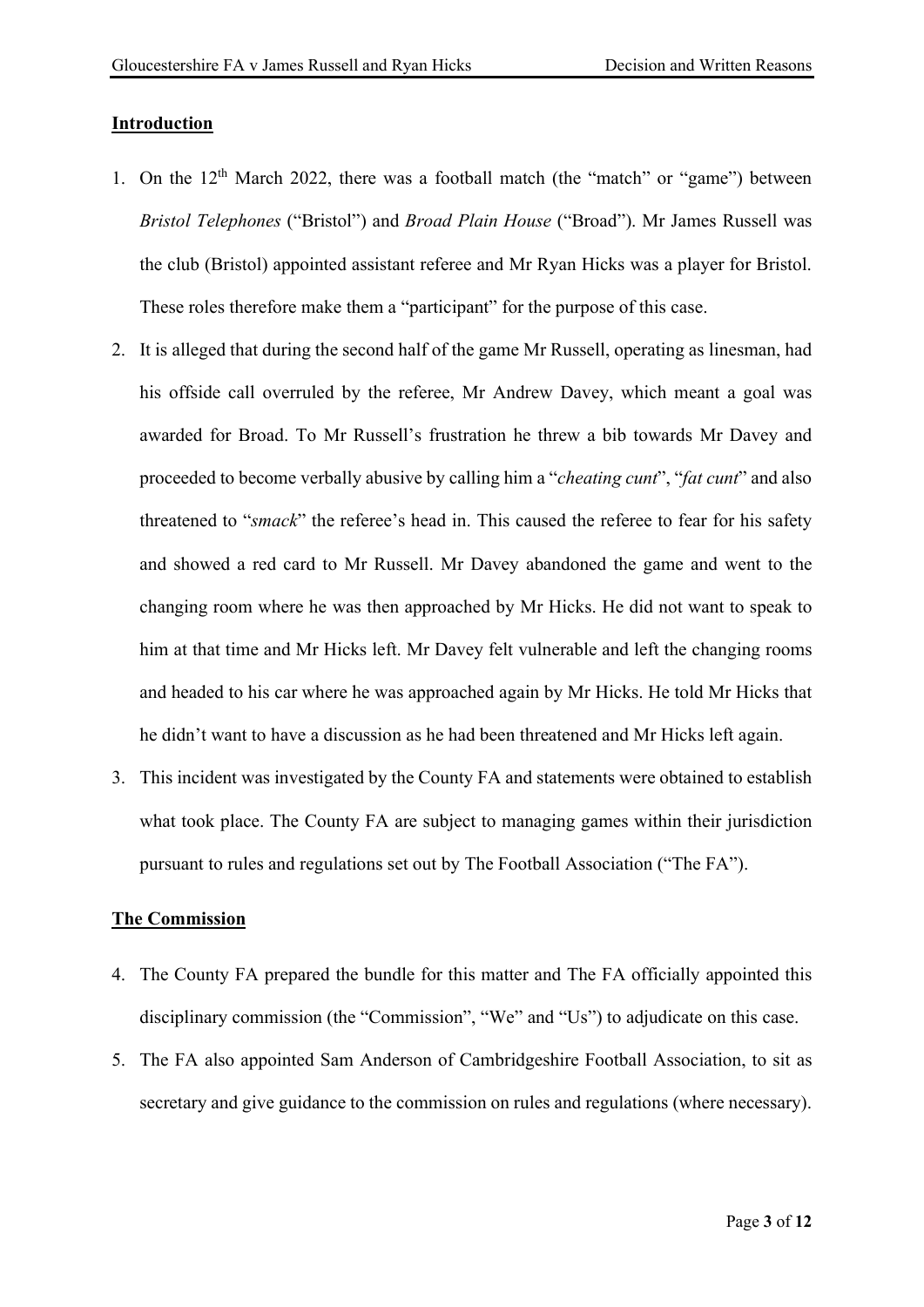6. For the purpose of fairness, the commission did not declare any conflicts of interest regarding parties and witnesses in this case.

#### The Charge(s)

- 7. The County FA communicated to the participants on the 18th March 2022 that they had made the decision to charge them on the evidence below.
- 8. The charges below are extracts from The FA Handbook that can be accessed online<sup>1</sup> under Section E of Misconduct.
- 9. The County FA laid the following charge(s):

### James Russell

### Charge 1

- 9.1. Rule E3 Improper Conduct against a Match Official (including threatening and/or abusive language/behaviour).
- 9.2. The relevant section of FA Rule E3 states:

 $E3.1$  A Participant shall at all times act in the best interests of the game and shall not act in any manner which is improper or brings the game into disrepute or use any one, or a combination of, violent conduct, serious foul play, threatening, abusive, indecent or insulting words or behaviour".

9.3. FA Guidance on threatening behaviour states:

"Threatening behaviour: words or action that cause the Match Official to believe that they are being threatened. Examples include but are not limited to: the use of words that imply (directly or indirectly) that the Match Official may be subjected to any form of physical abuse either immediately or later, whether realistic or not; the raising of

<sup>1</sup> https://www.thefa.com/football-rules-governance/lawsandrules/fa-handbook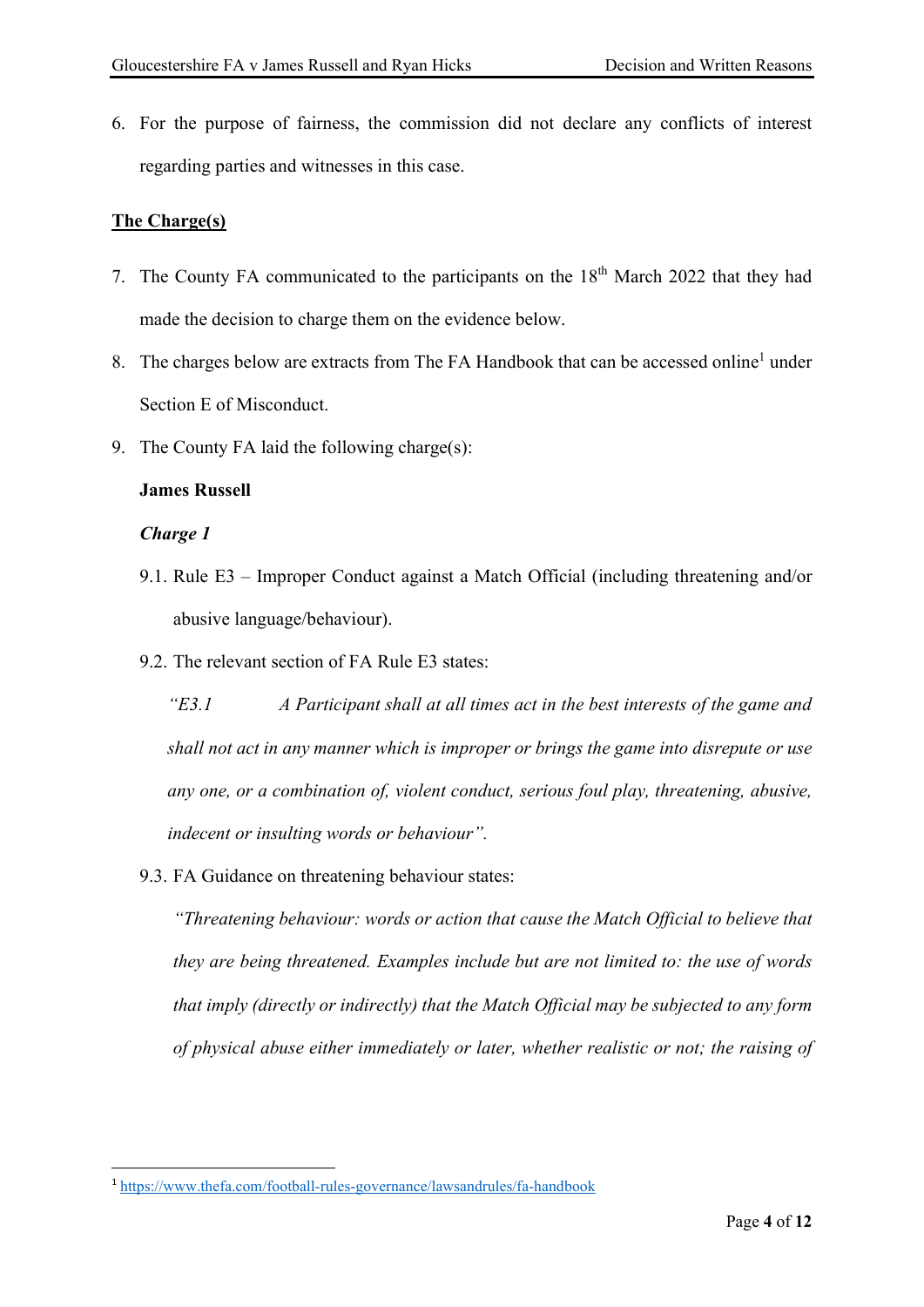hands to intimidate the Match Official; pretending to throw or kick an object at the Match Official."

### Ryan Hicks

#### Charge 1

- 9.4. Rule E3 Improper Conduct (not including threatening and/or abusive language/behaviour).
- 9.5. The relevant section of FA Rule E3 is as above.

### The Reply

10. The County FA received a response from the participants where Mr Russell accepted the charge and requested a non-personal hearing. Mr Hicks denied the charge and requested a personal hearing.

### The Hearing and Evidence

- 11. The commission heard these matters as a consolidated case on the  $7<sup>th</sup>$  April 2022 from 7pm online via Teams. Mr Hicks represented himself throughout the hearing.
- 12. Below is a list of documents within the bundle that are of evidential value. Alongside each document are relevant summaries or quoted extract(s) that specifically go to proving the charge(s) and/or summaries or quoted extract(s) that disprove the charge(s). Emboldened text within statements refers to comments of significant value that went towards making a decision.
- 13. County FA evidence in support of the charge:
- 14. Andrew Davey, referee
	- 14.1. Statement: "In the  $86<sup>th</sup>$  minute .... I unfortunately had to abandon the game." … "I awarded a goal to Broad Plain, which involved me overruling the club appointed Assistant Referee (later identified as James Russell) from Bristol Telephones. Whilst I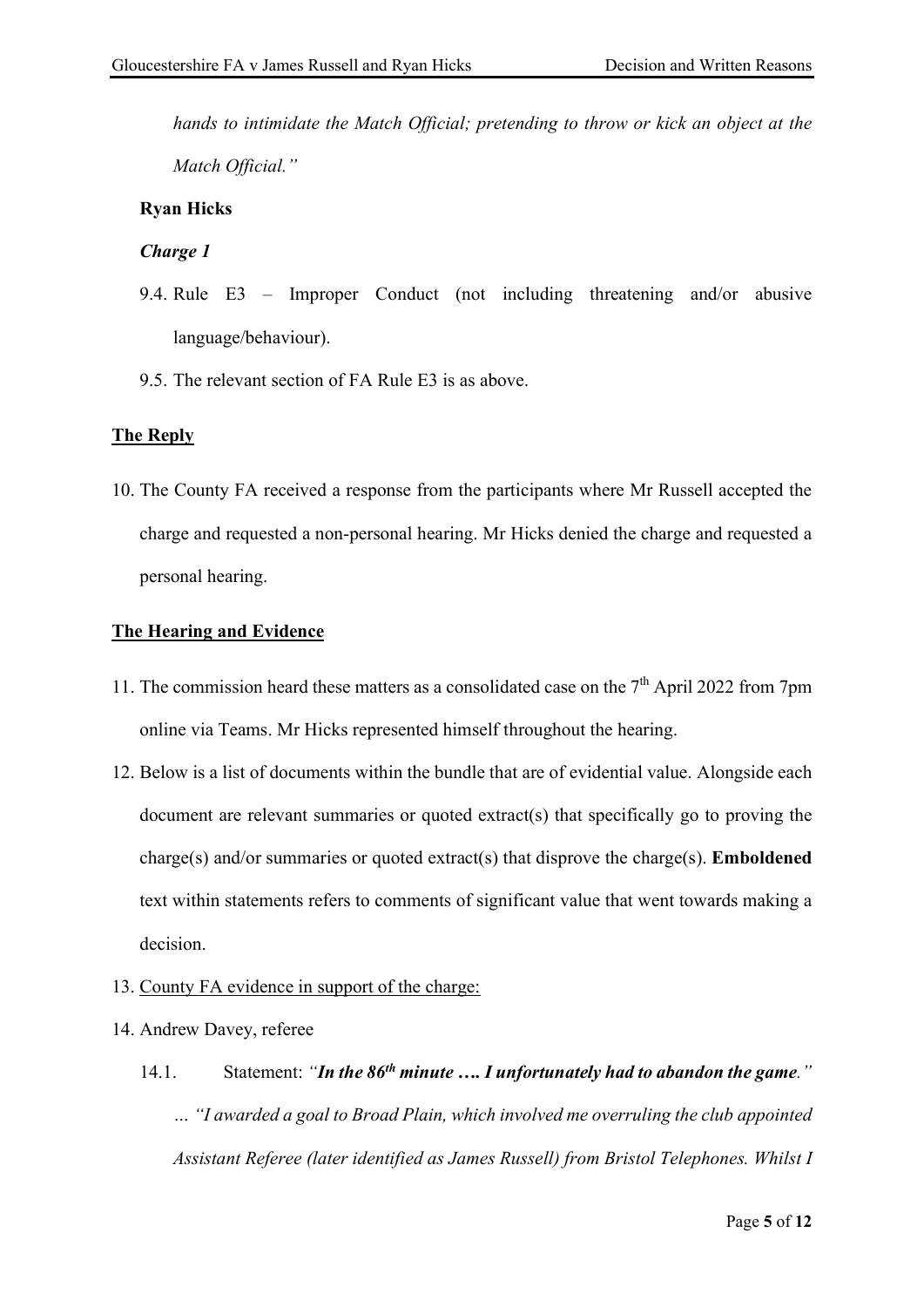was returning to my position towards the centre circle, I felt something hit me on the side of the head. I looked down and could see there was a colour bib on the floor, although I believe the item to be something else due to the feeling when it made contact with me. The club appointed Assistant from Bristol Telephones came onto the field of play and was now level with me, aggressively verbally abusing me with comments including "cheating cunt", "fat cunt" and that he would "smack my head in". This threatening and abusive language caused me alarm and distress and I genuinely feared for my safety. I showed the Bristol Telephones representative a red card, abandoned the game and left towards the safety of the changing rooms. I did not get his name at this time as my only priority at this stage was to get away from the ground." … "Still fearing for my safety, I kept my head down and whilst making my way to the changing rooms, I received more abuse from a number of Bristol Telephones players. Once in the changing rooms, I had a knock on the door from someone in a full Bristol Telephones tracksuit (later identified as Ryan Hicks). Still shocked and shaken form what had happened, I told him I didn't want to speak to him at that time. I left without a shower as I felt very vulnerable in the changing rooms on my own. As I headed to my car, more abusive language was directed at me from Bristol Telephones personnel and the guy in the tracksuit followed me again. Once again, I informed him that  $I$ didn't want to discuss what had happened and he walked away, which was a relief as I still felt I could be physically assaulted at this stage."

14.2. Live: beyond his statement, Mr Davey described that after the sending off of Mr Russell, he made his way back to the changing rooms where he received abuse and ongoing comments by others. He was asked whether he recalls having any issues with Mr Hicks during the game and he responded that he did not. He did not recall speaking to Mr Hicks at all and hadn't realised he was in any form of management capacity. He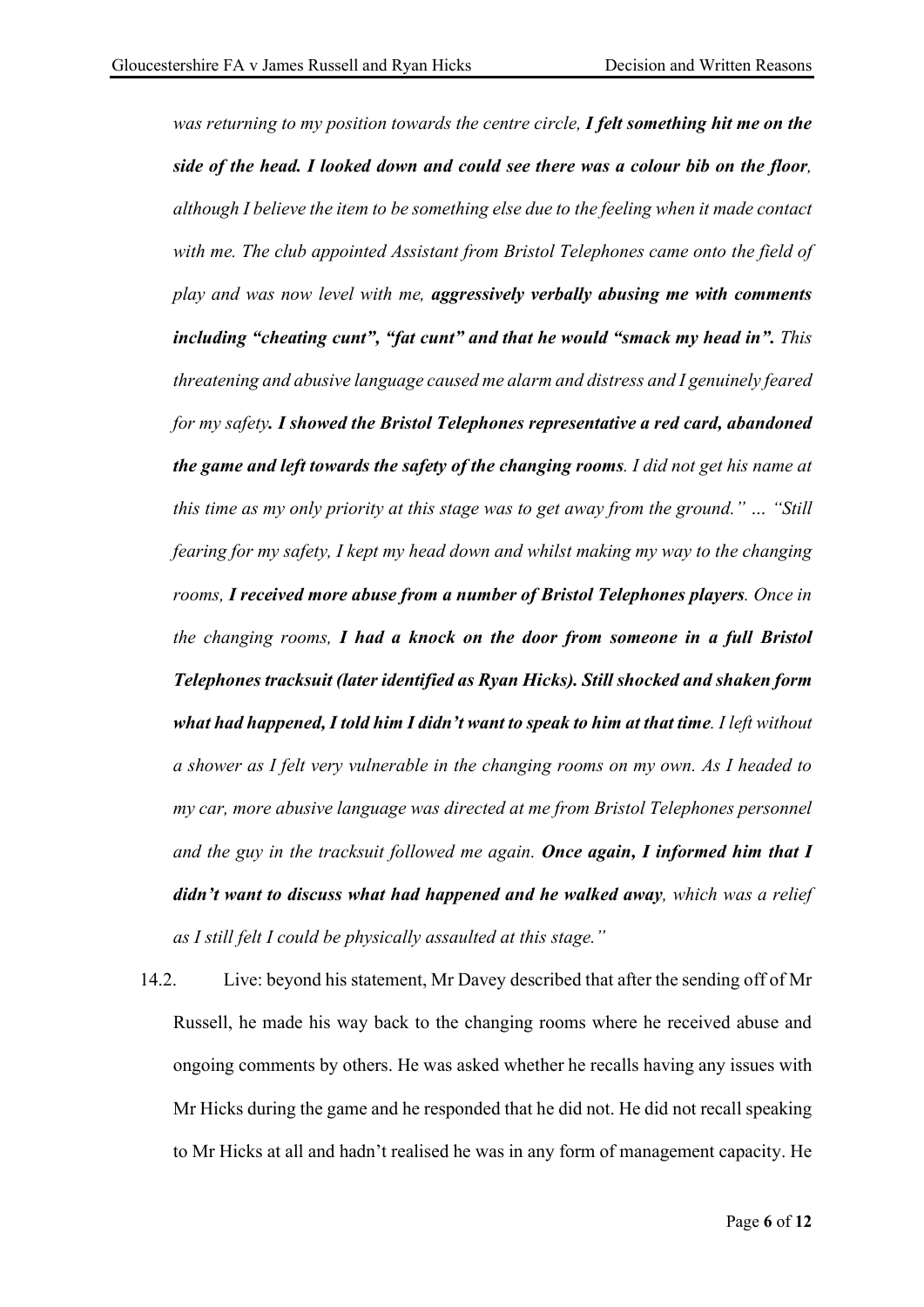felt under pressure and stressed when he was in the changing room and when he was approached by Mr Hicks, he told him that "it's not a good time now, maybe give me 10 minutes". He told the commission it wasn't the best time for anyone to approach him given what he'd been through. He confirmed that Mr Hicks did leave. After a short while, Mr Davey said he left the changing room and made his way to the car. He had a few comments on his way out and when he got to his car, he noticed that he was followed by Mr Hicks and found this very strange. He told Mr Hicks that he'd just been threatened and didn't want to speak to anyone, to which then Mr Hicks left again. He said that there were a few cars distance between them and that Mr Hicks wasn't acting or behaving in any threatening manor when he was speaking. He stressed to the commission that when you tell someone that you want to be left alone you should know not to approach them and that given the circumstances, he didn't want any contact with anyone.

- 15. Participant's evidence in response to the charge:
- 16. Ryan Hicks, player for Bristol
	- 16.1. Statement: "When the game was abandoned by the referee as he got back to the changing room I approached him, in my role of assistant manager, to query what had happened to cause him to abandon the game. He told me 'give me 5 minutes I've just been threatened and don't want to talk at the moment'. I obviously left him but expected to talk to me alter, as he had stated, when he had calmed down. When he came out of the changing room he immediately left the club and I approached him again, to speak with him, only to be told to go away as he was 'going and not willing to talk to anyone'. He was clearly agitated so I again walked away. I am at a loss to see how my actions have been construed as 'misconduct'. Surely in my role as manager I can speak with the referee. My actions were not aggressive, nor was I at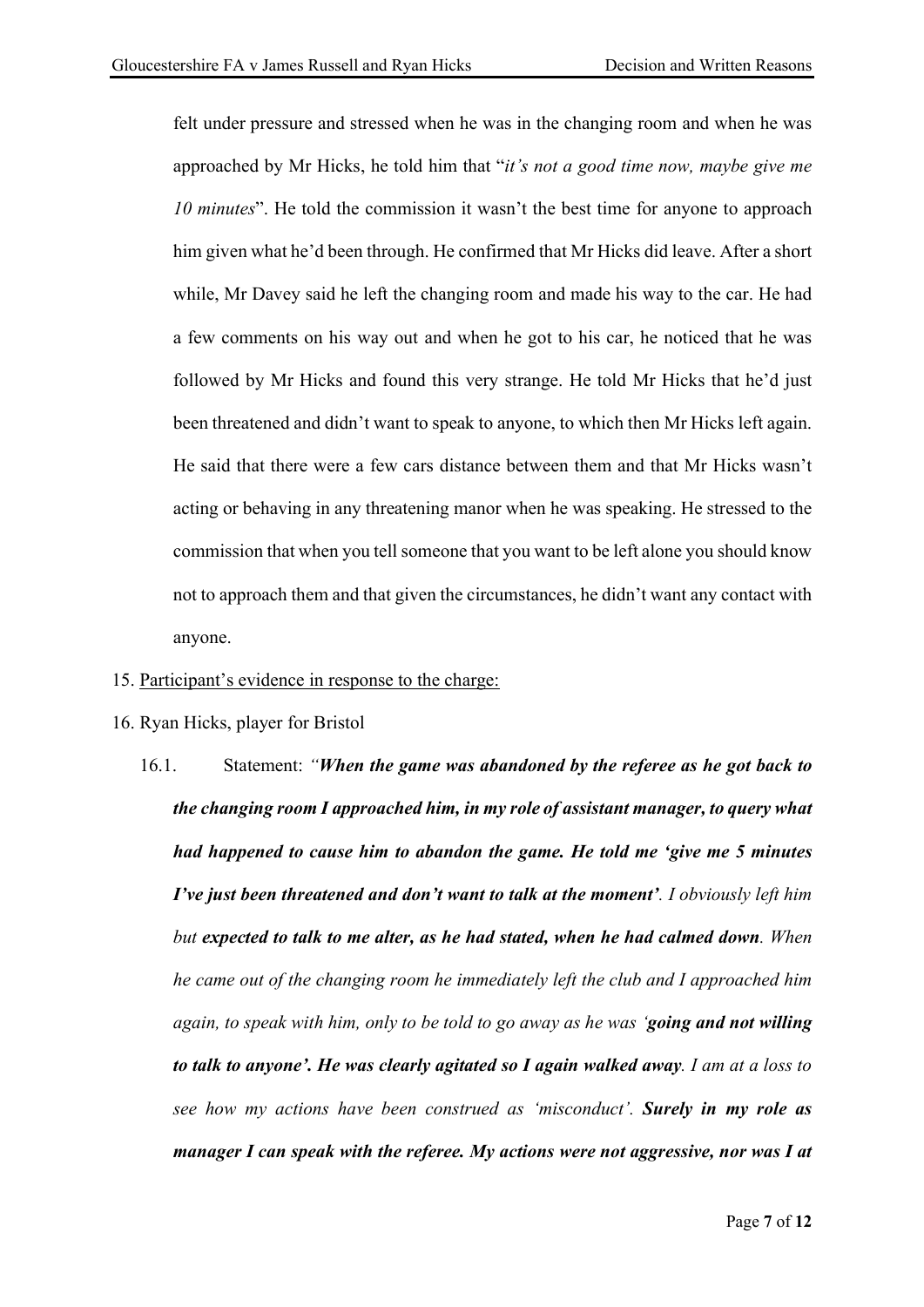any time abusive to the referee. Hence my reason for a personal hearing as I am at a total loss as to why this charge has been brought".

- 16.2. Live: beyond his statement, Mr Hicks said that he had spoken to the referee during the game as he had done the team sheets at the beginning and then also spoke to him at half time about matters within the game. He did not know why Mr Russell had been sent off at the time. It came of a surprise when the referee blew the full-time whistle early and walked off to the changing rooms. With seeing this happen, he went to speak to the referee to find out what's gone on and was told by the referee that he wasn't in a position to talk and needed "5 minutes". Mr Hicks said "okay" and left. A short while later he then saw the referee come out and leave the area, he presumed that he didn't want to have a chat in that area and went to the car park. Mr Hicks said that he was under the impression that he was okay to talk to him after the referee had calmed down (as he was told 5 minutes). When he approached the referee in the car park, he was informed he'd been threatened and he didn't want to talk, to which he said "okay" and left him alone. He didn't agree that the referee didn't know who he was as they had spoken before. Mr Hicks denied making the referee feel in any way threatened and he left when he was told to do so. Mr Hicks hadn't realised the referee had been threatened until he was told by him.
- 17. James Russell, club (Bristol) appointed assistant referee
	- 17.1. Statement: "I would start by sincerely and honestly apologising to Mr Davey for the remarks that I made that day. It is completely out of character, and is the first time that I have even been booked in a game, let alone sent off. On the day I had cause to flag Broad Plain players off-side on a number of occasions, but largely Mr Davey ignored my flagging, and even when directed to speak with me he ignored my flag, stating that as far as he was concerned they were on-side. When the final goal was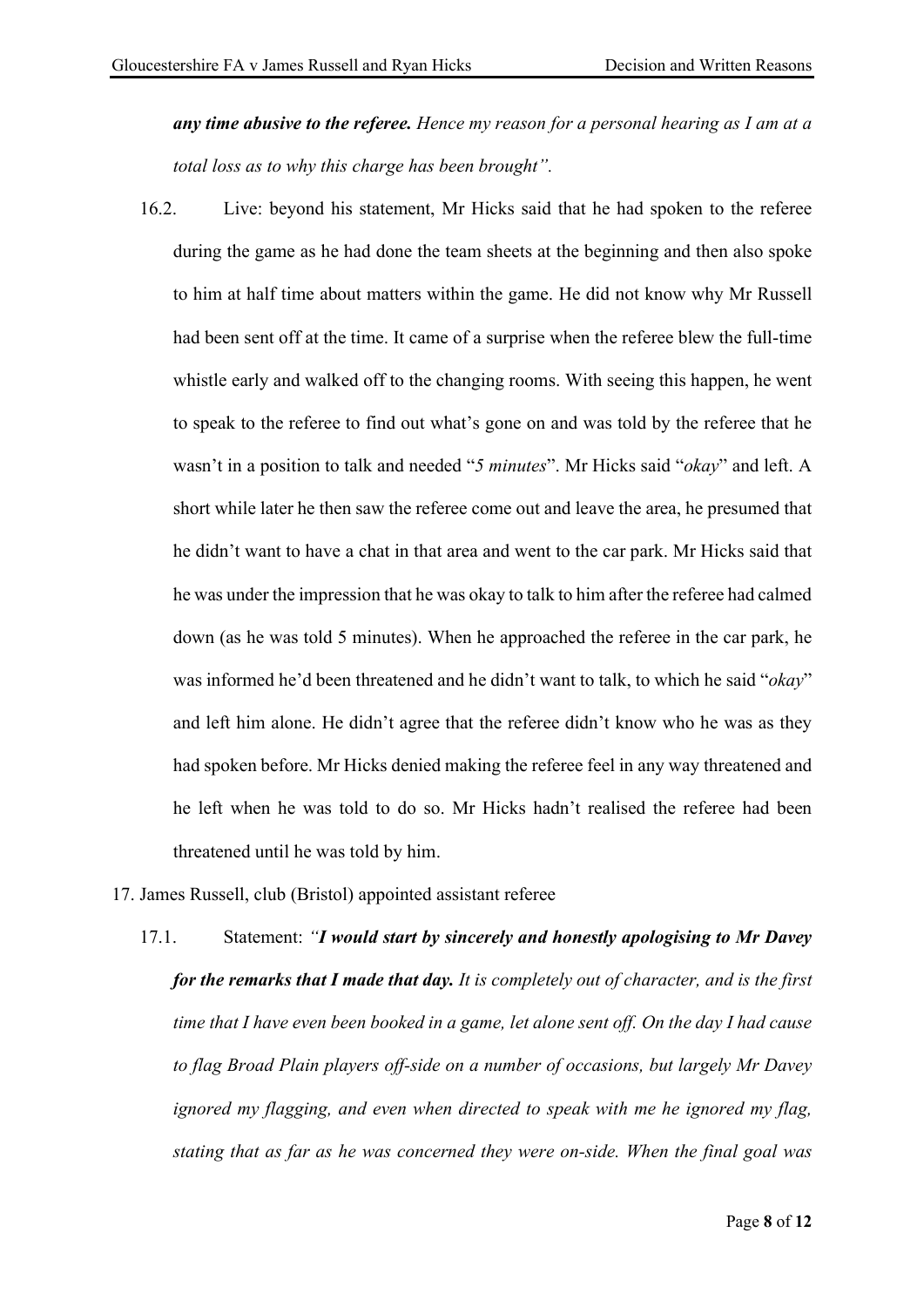scored and my flagging had again been ignored I am sorry to say that I became somewhat frustrated and unfortunately voiced my frustration. Mr Davey states that a bib was thrown at him, **however I would advise that there was no intention to aim at** him, merely to throw the bib away to show my displeasure and indicate that I was not willing to continue with the role of assistant. I apologise again for the action. I would ask that in considering this case, you take in to account my previous good conduct and assurance that it will never happen again".

#### Standard of Proof

18. As directed by The FA, the appropriate standard of proof in such cases is that of the civil standard. This means that the commission must be satisfied on the balance of probabilities that, as per the evidence presented before us, it was more likely that not that the events occurred as they have been charged.

#### The Decision

- 19. The County FA presented evidence from the referee who was clearly upset and affected by the earlier incident involving Mr Russell. However, it was unclear in evidence of where The County FA deemed Mr Hicks' behaviour to be improper. They did prove through the referee that he was approached twice by Mr Hicks but this was on the basis that Mr Hicks was told to give the referee 5 or 10 minutes in between the two encounters. There was no evidence to suggest that Mr Hicks was threatening or acting improperly during both encounters. We believed that the referee was under a great deal of stress but other than saying to the commission that he did not appreciate being approached, he did not give evidence of improper conduct regarding Mr Hicks.
- 20. The participant denied acting improperly when he approached the referee and the commission believed his evidence. We considered that as part of management, it would be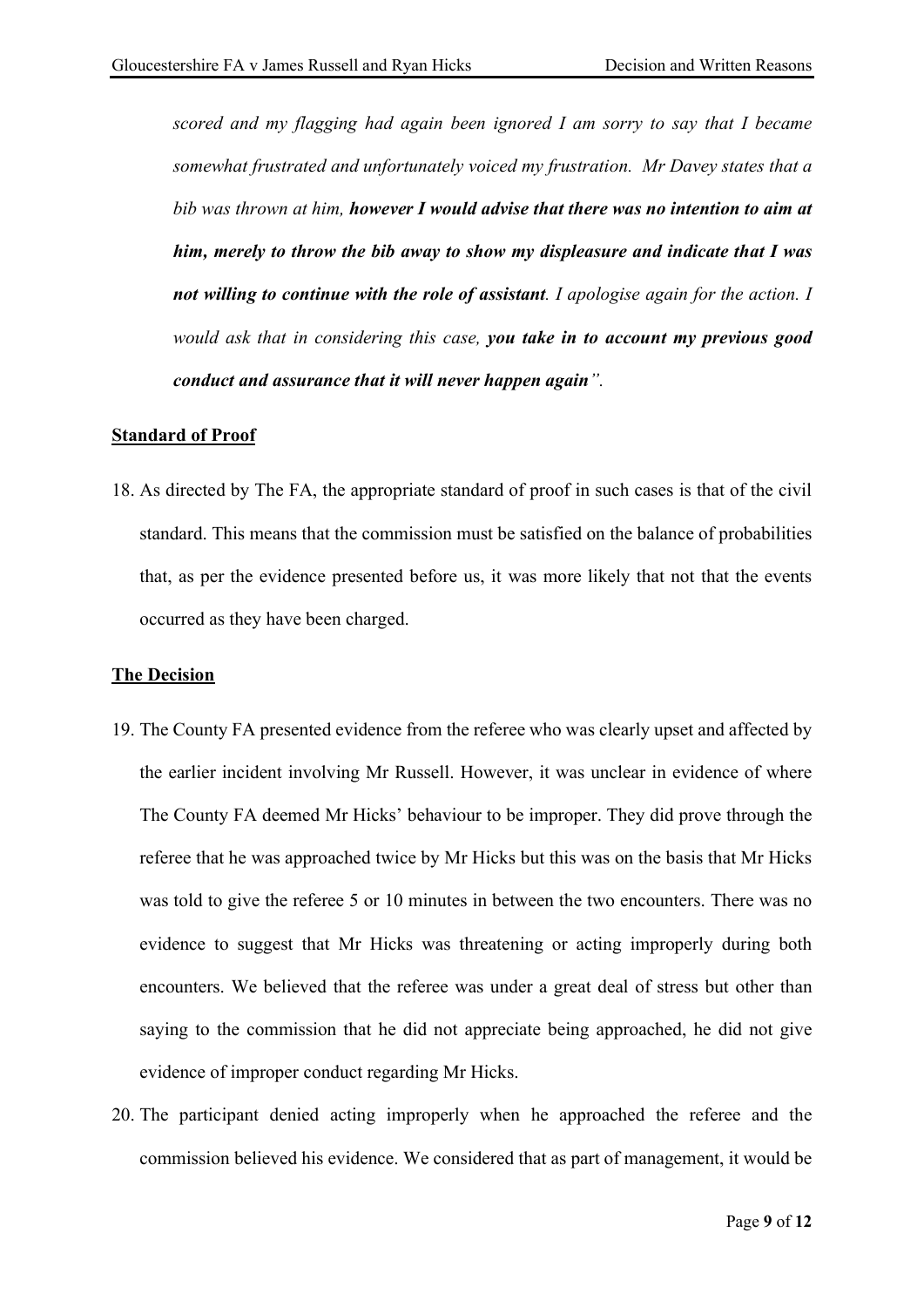in Mr Hicks' interest to know why his player was sent off and we believe this justified his approach when the referee entered the changing rooms. We found him to be credible in his evidence and believe that he respected the referee's decision on both occasions of encounter.

- 21. The charge against Mr Hicks is not made out because the commission determined there was insufficient evidence of improper conduct. The commission found that on this occasion, Mr Hicks was not acting improperly by approaching the referee for a conversation. He displayed no signs of aggression or malice when speaking to him. He was told by the referee to give him 5 or 10 minutes, which can only suggest an invitation to talk at a later stage. It therefore follows that it was not improper for Mr Hicks to approach the referee again, albeit in a car park, to have this further conversation. Mr Hicks left on both occasions and respected the referee's decision not to talk, which was also supported by the referee's evidence.
- 22. The commission therefore found that, on the balance of probabilities, the following:

### James Russell

22.1. Charge 1 against the participant is PROVEN (already accepted);

### Ryan Hicks

22.2. Charge 1 against the participant is NOT PROVEN.

### Previous Disciplinary Record

23. The commission were then informed of Mr Russell's previous record of the last 5 years. Beyond the red card for this matter, this is the only misconduct he now has on his record. This is in line with the evidence he gave in his statement and we considered this to be a positive previous record.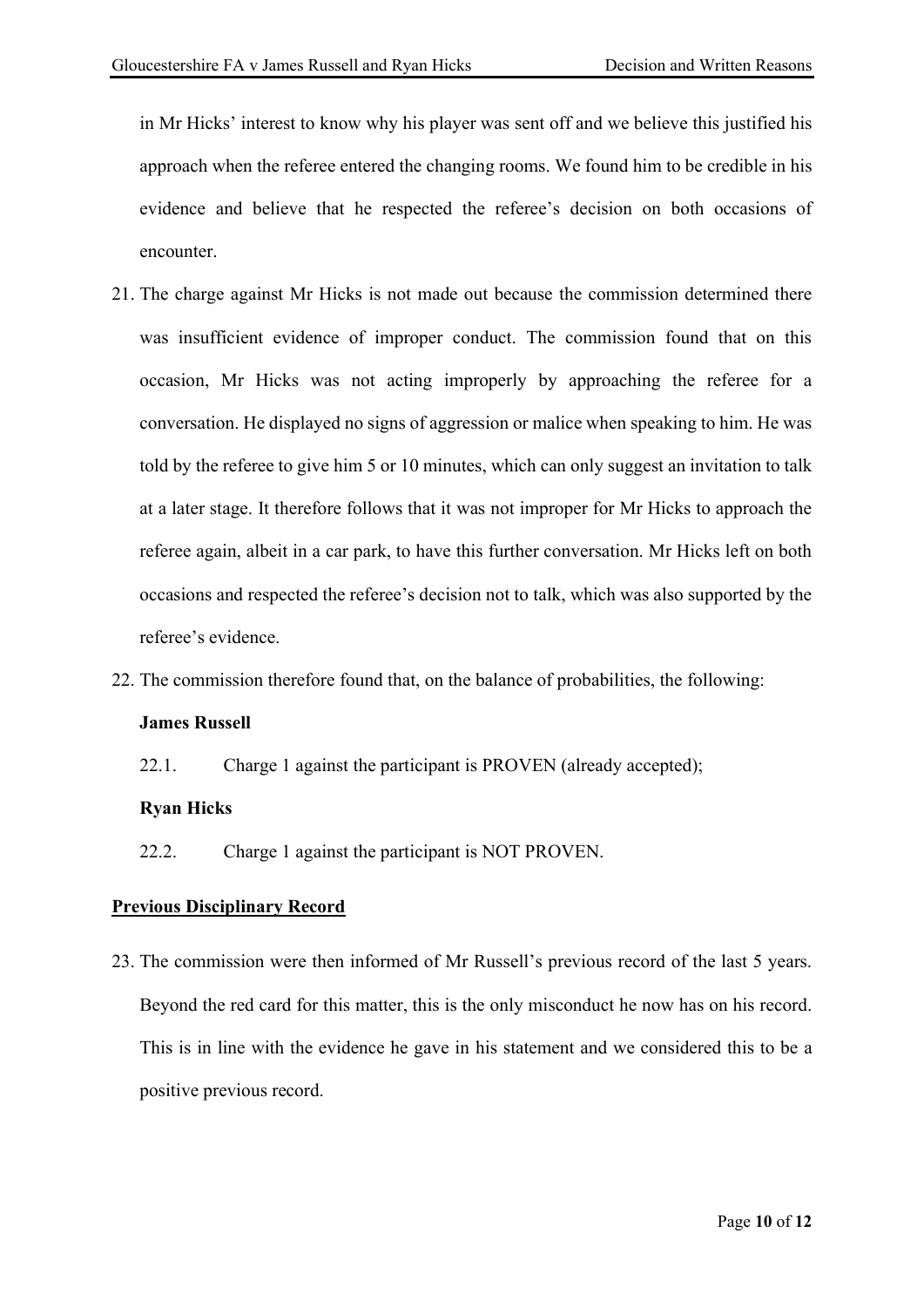#### **Mitigation**

24. Mr Russell's mitigation was within his statement where he accepted the charge, apologised for his conduct and submitted to the commission that his conduct would not be repeated in the future.

#### The FA Guidance on Sanctions

- 25. The FA Handbook 2021/22 and County FA Disciplinary Sanction Guidelines set out the scope and range of sanctions that are relevant to this particular case:
- 26. County FA Sanction Guidelines 2021/22:
	- 26.1. "These are Guidelines/Minimum Sanctions and must be followed but can be varied where appropriate mitigation or aggravation factors exist"
	- 26.2. E3 Improper Conduct against a Match Official (including Threatening and/or Abusive Behaviour) "Suspension from all football activity for a period of between 56 days and 182 days. The recommended entry point, prior to considering any mitigating or aggravating factors, is 112 days. A fine of £100, with a mandatory minimum of £50".
	- 26.3. An FA Education course must be imposed by the Disciplinary Commission for proven offences of Threatening Behaviour towards a Match Official, Physical Contact or attempted Physical Contact on a Match Official, Assault or attempted Assault on a Match Official."

#### **Sanction**

27. The commission took into account that there was a guilty plea and a positive record in respect of Mr Russell. The language was deemed to be aggravated and repeated, particularly since it led to the match being abandoned. The commission believed that the mitigating and aggravating factors balanced themselves out, so as to maintain the entry